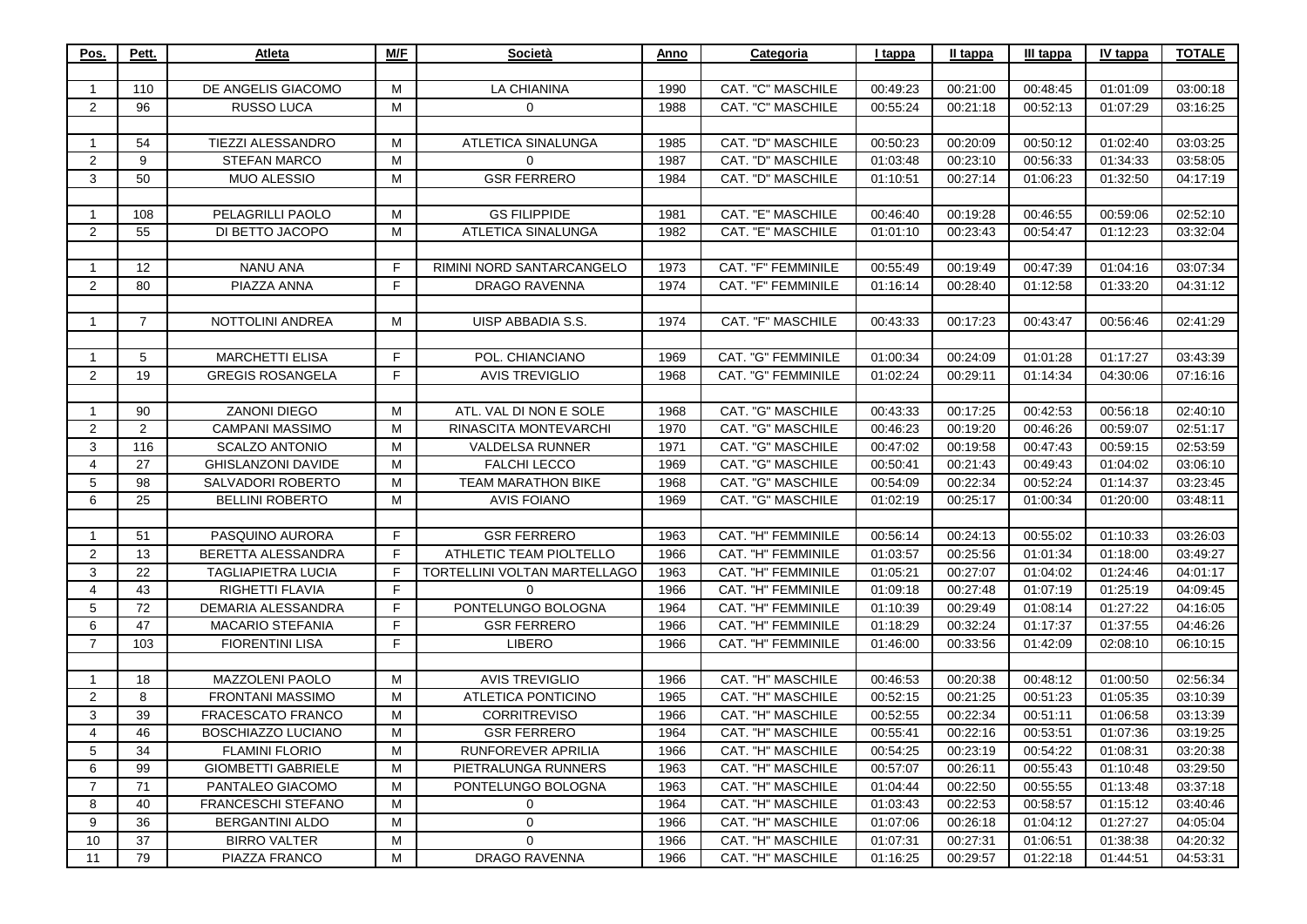| -1             | 94              | <b>CAMPIGOTTO MARIA TERESA</b> | F. | ATL. VILLORBA                | 1961 | CAT. "I" FEMMINILE       | 01:07:33 | 00:26:54 | 01:03:16 | 01:20:50 | 03:58:34 |
|----------------|-----------------|--------------------------------|----|------------------------------|------|--------------------------|----------|----------|----------|----------|----------|
| 2              | 63              | <b>SULIS ELISABETTA</b>        | F. | ASD BRANCALEONE              | 1957 | CAT. "I" FEMMINILE       | 01:06:34 | 00:27:56 | 01:05:43 | 01:18:43 | 03:58:57 |
| 3              | 82              | <b>BABINI GERMANA</b>          | F  | DRAGO RAVENNA                | 1953 | CAT. "I" FEMMINILE       | 01:10:30 | 00:28:15 | 01:08:03 | 01:26:16 | 04:13:04 |
| 4              | 92              | ROSSETTO MARIA ROSA            | F  | $\Omega$                     | 1959 | CAT. "I" FEMMINILE       | 01:12:50 | 00:26:49 | 01:08:36 | 01:28:09 | 04:16:25 |
| 5              | 73              | <b>DEDE WILMA</b>              | F  | <b>GP MELZO</b>              | 1951 | CAT. "I" FEMMINILE       | 01:13:31 | 00:30:11 | 01:11:21 | 01:31:48 | 04:26:52 |
| 6              | 44              | <b>TORMEN NADIA</b>            | F  | <b>GS QUANTIN</b>            | 1959 | CAT. "I" FEMMINILE       | 01:14:50 | 00:33:42 | 01:13:20 | 01:35:39 | 04:37:32 |
| 7              | 53              | <b>ZINGARELLI ANGELA</b>       | F. | <b>GSR FERRERO</b>           | 1956 | CAT. "I" FEMMINILE       | 01:18:14 | 00:33:56 | 01:14:42 | 01:36:19 | 04:43:12 |
| 8              | 38              | DE COLLE MARIA GRAZIA          | F  | <b>GS QUANTIN</b>            | 1945 | CAT. "I" FEMMINILE       | 01:20:27 | 00:33:18 | 01:20:55 | 01:46:17 | 05:00:58 |
| 9              | 28              | <b>PRATO DONATELLA</b>         | F  | POL. CASTELFRANCO E.         | 1959 | CAT. "I" FEMMINILE       | 01:27:47 | 00:33:25 | 01:23:22 | 01:45:40 | 05:10:15 |
| 10             | 102             | <b>ZONTA PAOLA</b>             | F  | <b>LIBERO</b>                | 1962 | CAT. "I" FEMMINILE       | 01:26:50 | 00:33:41 | 01:20:50 | 01:55:08 | 05:16:29 |
| 11             | 78              | <b>MARIN ELENA</b>             | F  | <b>DRAGO RAVENNA</b>         | 1957 | CAT. "I" FEMMINILE       | 01:40:00 | 00:38:15 | 01:39:33 | 01:59:12 | 05:57:00 |
| 12             | 85              | <b>ESPOSITO RAFFAELLA</b>      | F. | DRAGO RAVENNA                | 1953 | CAT. "I" FEMMINILE       | 01:50:00 | 00:39:36 | 01:39:33 | 01:59:12 | 06:08:21 |
| 13             | 31              | <b>GIANNAZZI LUCE</b>          | F. | POL. CASTELFRANCO E.         | 1956 | CAT. "I" FEMMINILE       | 01:51:30 | 00:41:57 | 01:42:02 | 02:15:25 | 06:30:54 |
| 14             | 105             | <b>ZACCANTI CRISTINA</b>       | F. | <b>LIBERO</b>                | 1958 | CAT. "I" FEMMINILE       | 01:46:02 | 00:37:32 | 01:49:21 | 02:21:59 | 06:34:54 |
| 15             | 60              | <b>CARCHEDI MARIA</b>          | F. | ASD BRANCALEONE              | 1954 | CAT. "I" FEMMINILE       | 01:55:40 | 00:42:01 | 01:51:14 | 02:15:25 | 06:44:20 |
| 16             | 69              | LOVISONE SANDRA                | F. | <b>SS VITTORIO ALFIERI</b>   | 1958 | CAT. "I" FEMMINILE       | 01:55:40 | 00:42:28 | 01:51:14 | 02:15:25 | 06:44:47 |
| 17             | 76              | <b>LAGHI DOMENICA</b>          | F  | <b>DRAGO RAVENNA</b>         | 1950 | CAT. "I" FEMMINILE       | 01:53:00 | 00:43:28 | 01:47:51 | 02:21:27 | 06:45:46 |
| 18             | 77              | <b>CAVALLARO SONIA</b>         | F  | <b>DRAGO RAVENNA</b>         | 1956 | CAT. "I" FEMMINILE       | 01:56:00 | 00:48:38 | 01:50:02 | 02:21:27 | 06:56:07 |
| 19             | 84              | <b>BENAZZI EMANUELA</b>        | F  | <b>DRAGO RAVENNA</b>         | 1957 | CAT. "I" FEMMINILE       | 01:54:00 | 00:45:55 | 01:48:32 | 02:30:55 | 06:59:22 |
| 20             | 100             | <b>CEREGHINI LUCIA</b>         | F. | $\mathbf 0$                  | 1956 | CAT. "I" FEMMINILE       | 02:01:00 | 00:48:06 | 02:00:03 | 02:31:52 | 07:21:01 |
|                |                 |                                |    |                              |      |                          |          |          |          |          |          |
| -1             | 62              | <b>SCOFFONE PIERALDO</b>       | M  | ASD BRANCALEONE              | 1959 | CAT. "I" MASCHILE        | 00:48:53 | 00:21:19 | 00:50:03 | 01:04:44 | 03:05:00 |
| $\overline{2}$ | $\overline{4}$  | <b>COVARELLI MAURO</b>         | M  | <b>AVIS PERUGIA</b>          | 1959 | CAT. "I" MASCHILE        | 00:50:55 | 00:20:56 | 00:52:27 | 01:05:47 | 03:10:06 |
| 3              | 10 <sup>1</sup> | <b>SPINELLI CARLO</b>          | M  | <b>VALDELSA RUNNER</b>       | 1958 | <b>CAT. "I" MASCHILE</b> | 00:55:36 | 00:23:34 | 00:55:04 | 01:10:19 | 03:24:34 |
| 4              | 65              | <b>ZACCONE VITTORINO</b>       | М  | ASD BRANCALEONE              | 1959 | CAT. "I" MASCHILE        | 01:03:01 | 00:22:44 | 00:56:48 | 01:08:16 | 03:30:50 |
| 5              | 93              | PERIN TIZIANO                  | M  | ATL. VILLORBA                | 1958 | CAT. "I" MASCHILE        | 01:01:30 | 00:24:55 | 00:58:48 | 01:16:14 | 03:41:28 |
| 6              | 16              | <b>NERI WILLIAM</b>            | M  | POL. CASTELFRANCO E.         | 1961 | CAT. "I" MASCHILE        | 01:00:24 | 00:25:26 | 00:58:30 | 01:17:40 | 03:42:01 |
| 7              | 97              | <b>MENCHETTI ADRIANO</b>       | M  | POD. IL CAMPINO              | 1961 | CAT. "I" MASCHILE        | 01:01:19 | 00:26:36 | 00:59:52 | 01:16:47 | 03:44:35 |
| 8              | 21              | <b>FONTANA URBANO</b>          | М  | TORTELLINI VOLTAN MARTELLAGO | 1959 | CAT. "I" MASCHILE        | 01:02:59 | 00:25:25 | 01:00:44 | 01:20:15 | 03:49:24 |
| 9              | 113             | <b>FAGNI FABRIZIO</b>          | M  | <b>MONTECATINI MARATHON</b>  | 1961 | CAT. "I" MASCHILE        | 01:10:22 | 00:26:52 | 01:04:04 | 01:22:51 | 04:04:10 |
| 10             | 68              | OLDANO LUCIANO                 | M  | <b>SS VITTORIO ALFIERI</b>   | 1959 | CAT. "I" MASCHILE        | 01:07:40 | 00:26:39 | 01:05:24 | 01:25:17 | 04:05:01 |
| 11             | 33              | <b>BETTINI OSVALDO</b>         | M  | ATL. GAVARDO                 | 1960 | CAT. "I" MASCHILE        | 01:08:26 | 00:26:29 | 01:07:09 | 01:24:48 | 04:06:53 |
| 12             | 32              | <b>QUAGLIOTTO ROBERTO</b>      | M  | <b>GS MONTEGARGNANO</b>      | 1960 | CAT. "I" MASCHILE        | 01:09:21 | 00:26:26 | 01:07:08 | 01:24:49 | 04:07:45 |
| 13             | 91              | <b>MOTTA GIOVANNI</b>          | М  | $\Omega$                     | 1958 | CAT. "I" MASCHILE        | 01:08:39 | 00:28:48 | 01:05:50 | 01:30:04 | 04:13:22 |
| 14             | 101             | <b>TOSI LUCA</b>               | М  | <b>LIBERO</b>                | 1960 | CAT. "I" MASCHILE        | 01:12:50 | 00:28:17 | 01:06:10 | 01:29:18 | 04:16:35 |
| 15             | 104             | MAZZOLI MARCO                  | М  | <b>LIBERO</b>                | 1959 | CAT. "I" MASCHILE        | 01:46:01 | 00:27:02 | 01:20:55 | 01:35:40 | 05:09:38 |
| 16             | 58              | <b>CONTEMORI MAURO</b>         | M  | ATLETICA SINALUNGA           | 1958 | CAT. "I" MASCHILE        | 01:42:00 | 00:30:42 | 01:36:18 | 02:08:57 | 05:57:57 |
|                |                 |                                |    |                              |      |                          |          |          |          |          |          |
| -1             | 106             | SIMI CLAUDIO                   | М  | <b>ALPI APUANE</b>           | 1956 | CAT. "L" MASCHILE        | 00:49:59 | 00:19:52 | 00:50:15 | 01:02:26 | 03:02:33 |
| 2              | 56              | <b>FRANCINI SERGIO</b>         | М  | ATLETICA SINALUNGA           | 1956 | CAT. "L" MASCHILE        | 00:55:48 | 00:24:08 | 00:57:05 | 01:15:10 | 03:32:12 |
| 3              | 29              | <b>ZAGNI MASSIMO</b>           | М  | POL. CASTELFRANCO E.         | 1956 | CAT. "L" MASCHILE        | 01:00:20 | 00:24:55 | 00:57:21 | 01:13:09 | 03:35:46 |
| 4              | 11              | <b>RIGHINI SOLERTE</b>         | M  | RIMINI NORD SANTARCANGELO    | 1954 | CAT. "L" MASCHILE        | 00:59:59 | 00:23:17 | 00:59:01 | 01:19:26 | 03:41:44 |
| 5              | 57              | <b>TIEZZI MASSIMO</b>          | М  | <b>ATLETICA SINALUNGA</b>    | 1956 | CAT. "L" MASCHILE        | 01:00:41 | 00:25:25 | 01:00:12 | 01:18:12 | 03:44:31 |
| 6              | 61              | <b>GALATI ANTONIO</b>          | М  | ASD BRANCALEONE              | 1953 | CAT. "L" MASCHILE        | 01:05:13 | 00:27:22 | 01:04:25 | 01:21:13 | 03:58:14 |
| 7              | 66              | <b>DEZZANI ANGELO</b>          | M  | <b>GATE CRAL INPS</b>        | 1953 | CAT. "L" MASCHILE        | 01:05:10 | 00:27:46 | 01:04:22 | 01:21:11 | 03:58:30 |